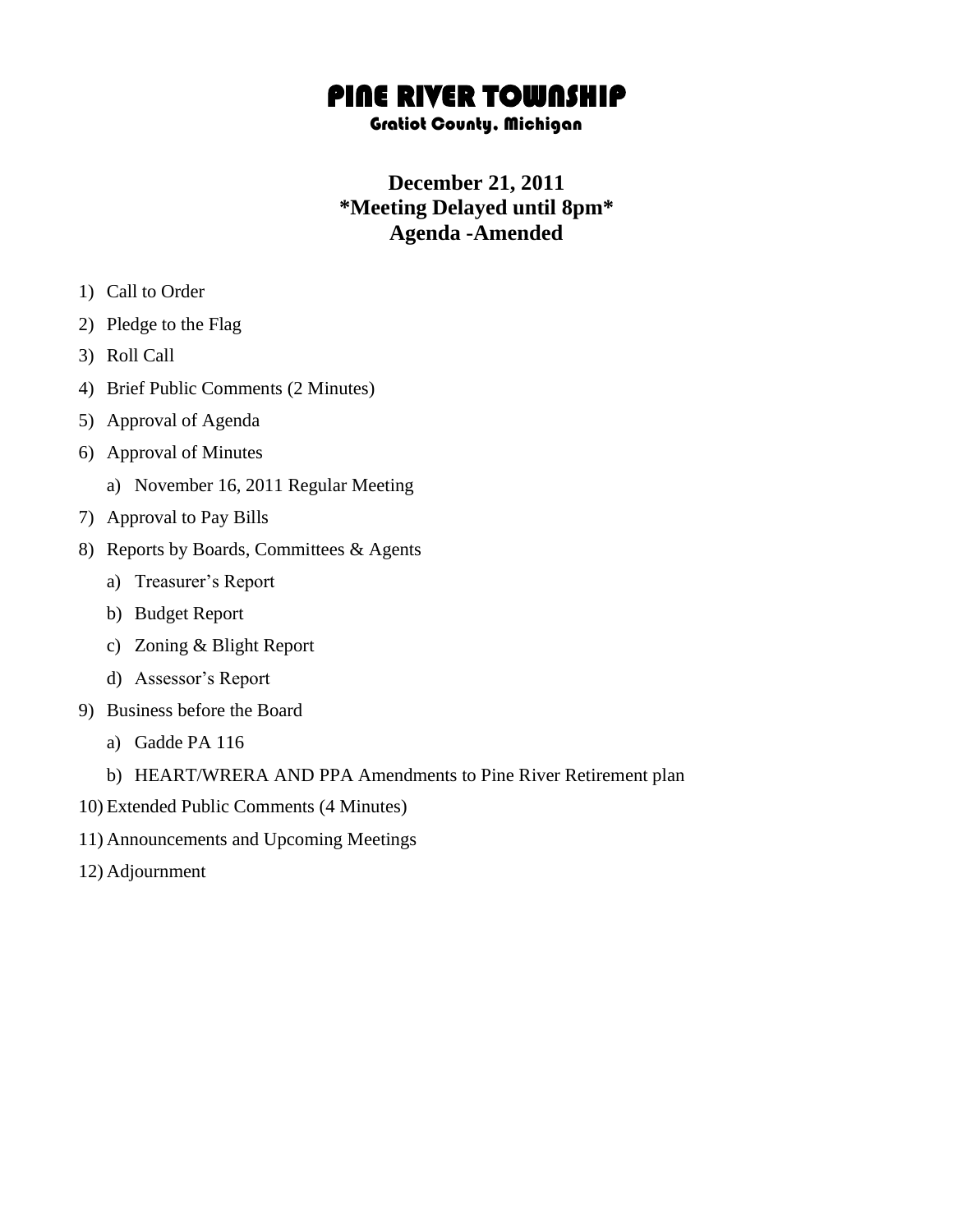## **MINUTES OF THE PINE RIVER TOWNSHIP BOARD MONTHLY MEETING December 21, 2011**

- 1) The regular monthly meeting of the Pine River Township Board was called to order at 8:10 pm by Supervisor Beeson at the Township Hall.
- 2) Pledge the flag: The board and the public said the pledge to the flag.
- 3) Roll Call: Beeson: present, Baker: absent, Moeggenborg: present, Rademacher: present, Best absent. (3) Board Members present (2) absent Baker; Best.
- 4) Brief Public comments (2 minutes):
- 5) Approve the Agenda:

Motion by Rademacher: second by Moeggenborg: to approve the revised Agenda **[added 9b.]** as presented. All present board members approved. Motion carried 3-0.

6) Approve the Minutes:

Motion by Moeggenborg: second by Rademacher: to approve the Regular Meeting Minutes of November 16, 2011. All present board members approved. Motion carried 3-0.

7) Approval to Pay Bills:

Motion made by Moeggenborg: second by Rademacher: to pay bills as presented in the amount of \$ 15,782.53 plus the cost of registration for MTA Annual Educational Conference & Expo in January 2012. All present board members approved. Motion carried 3-0.

- 8) Reports by Boards, Committees & Agents
	- a. Treasurers Report Discussion; report placed on file.
	- b. Budget Report Discussion: report placed on file.
	- c. Zoning & Blight Officer Discussion: report placed on file
	- d. Assessor Report Discussion
- 9) Business before the Board
	- a. PA 116 for Freidrich Gadde
		- Motion made by Moeggenborg: second by Rademacher to approve adding Parcel ID # 12-029-001-02 section 29 (23.16 acres) to PA 116 Program. All present board members approved. Motion carried 3-0.
	- b. Adopt Resolution approving HEART/WRERA and PPA Amendments to the Pine River Township 457(b) Retirement Plan.

Motion made by Rademacher: second by Moeggenborg to approve **Resolution 122111-9** adopting HEART/WRERA and PPA Amendments to the Pine River Township 457(b) retirement plan.

Roll Call: Moeggenborg Aye: Beeson Aye: Rademacher Aye.

3 – Ayes; 0 – Nays; 2 – Absent; (Baker, Best) Resolution adopted.

10) Extended Public Comments (4 Minutes):